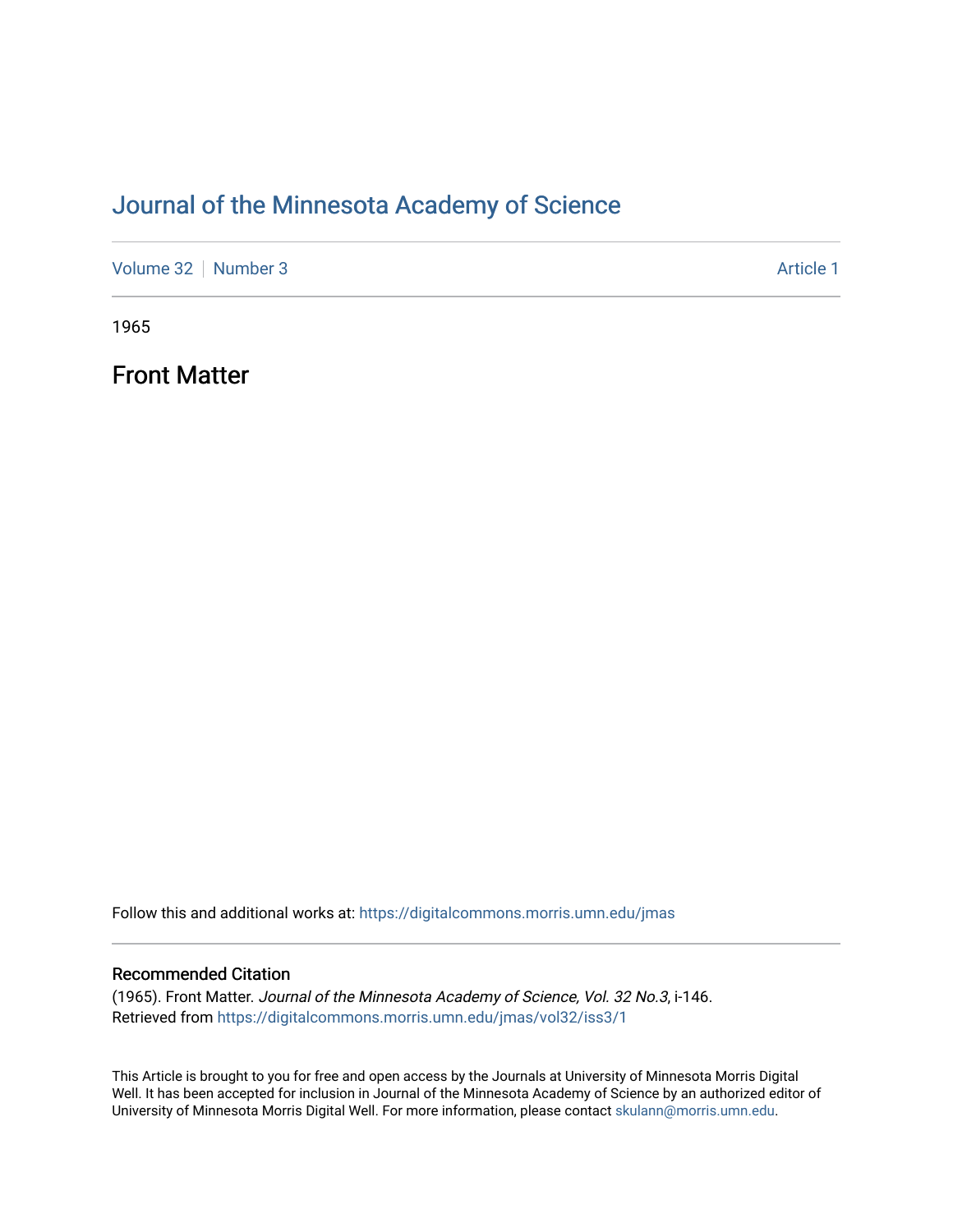

# **MINNESOTA ACADEMY** OF SCIENCE

volume 32, no. 3, 1965

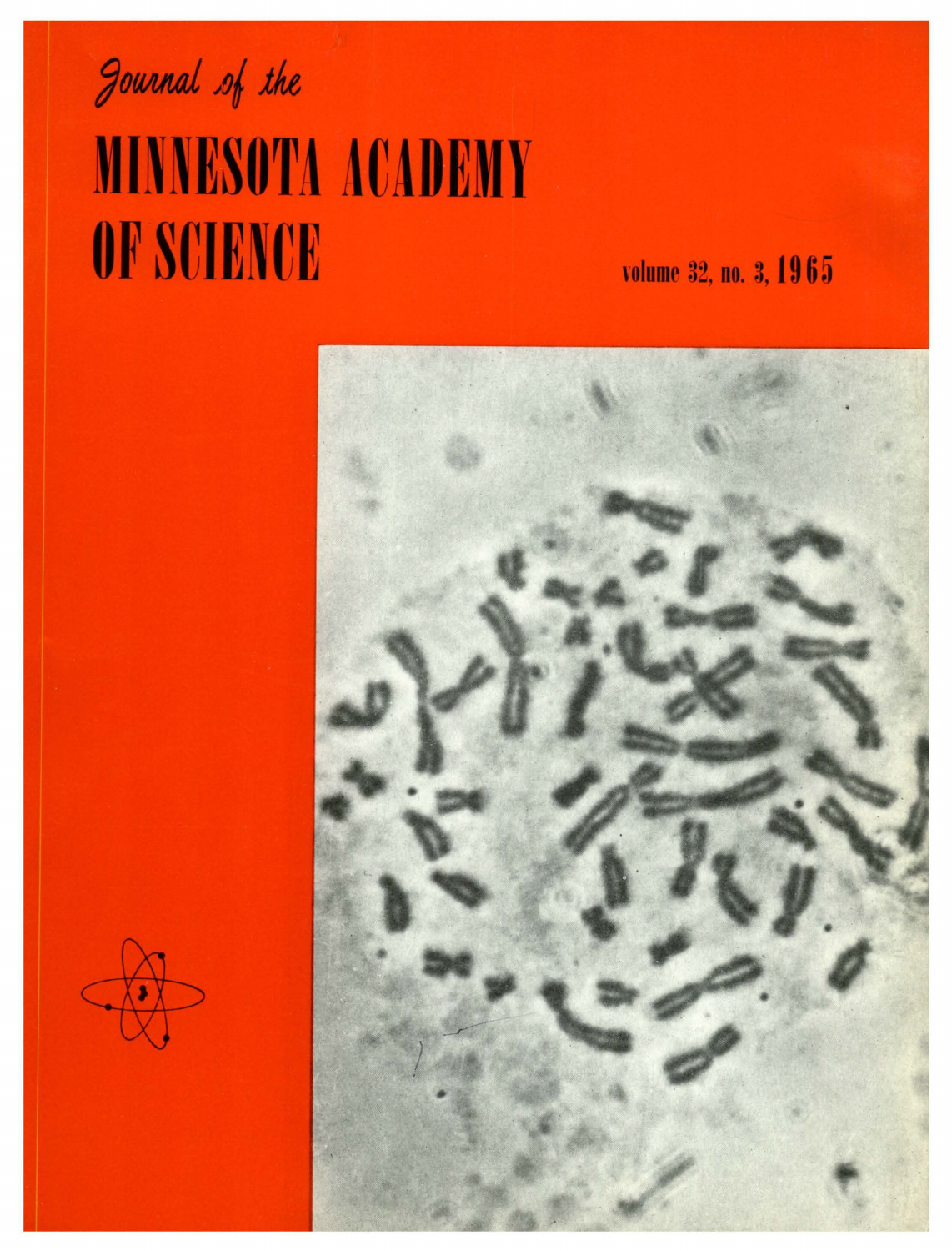Journal of the

## **MINNESOTA ACADEMY OF SCIENCE**

*Affiliated with The American Association for the Advancement of Science* 

**VOLUME 32, NO. 3 1965** 

OFFICERS 1963-64

- V. ELY! GA DERSON, *President*  University of Minnesota Minneapolis
- FRANK M. NOICE, President-elect Moorhead State College Moorhead

EXECUTIVE SECRETARY 3100 38th Avenue South Minneapolis 55406

EDITOR SYLVIA W. ROSE

OFFICERS OF THE JUNIOR. ACADEMY RICHARD J. MYSHAK, Director Brooklyn Park

CHARLES ANDERSON Secretary-Treasurer Norwood High School

FIELD SECRETARY JOHN R. CROCKER 3100 38th Avenue South Minneapolis 55406

**COUNCILORS** WILLIAM G. BRITTON, 1964-1968 Bemidji

THEODORE W. SUDIA, 1964-1968 St. Paul

MICHAEL H. BAKER, 1963-1967 Minneapolis

JAMES C. KONEN, 1963-1967 Minneapolis

JOHN C. COULTER, 1964-1966 Mound

JOHN L. WILSON, 1964-1966 St. Paul

F. B. MOORE, 1963-1965 Duluth

WILLIAM J. PRICE, 1961-1965 Brooklyn Center

COURTLAND L. AGRE Past President, 1963-1964 **Minneapolis** 

ROBERT L. EVANS Past President, 1962- 1963 St. Paul

"The purpose of the corporation shall be: The advancement of pure and applied science through the fostering of research, education, and understanding; to provide an organization of persons engaged or interested in science, especially in the state

-- -- ----------------

of Minnesota; to hold meetings for the presentation and discussion of scientific matters; to publish scientific papers; to encourage research and education in science for public good; and to engage in such related activities as may be deemed proper."

Published three times a year by the Minnesota Academy of Science, 3100 38th Avenue South, Minneapolis, Minnesota, 55406. Annual membership in the Academy is \$5.00; collegiate membership, \$1.00. Individual copies of the Journal are \$2.50 each. Copyright © 1964 by the Minnesota Academy of Science.

Editorial correspondence should be addressed to Sylvia W. Rosen, Editor, 1697 Fry St., #17, St. Paul, Minn. 55113.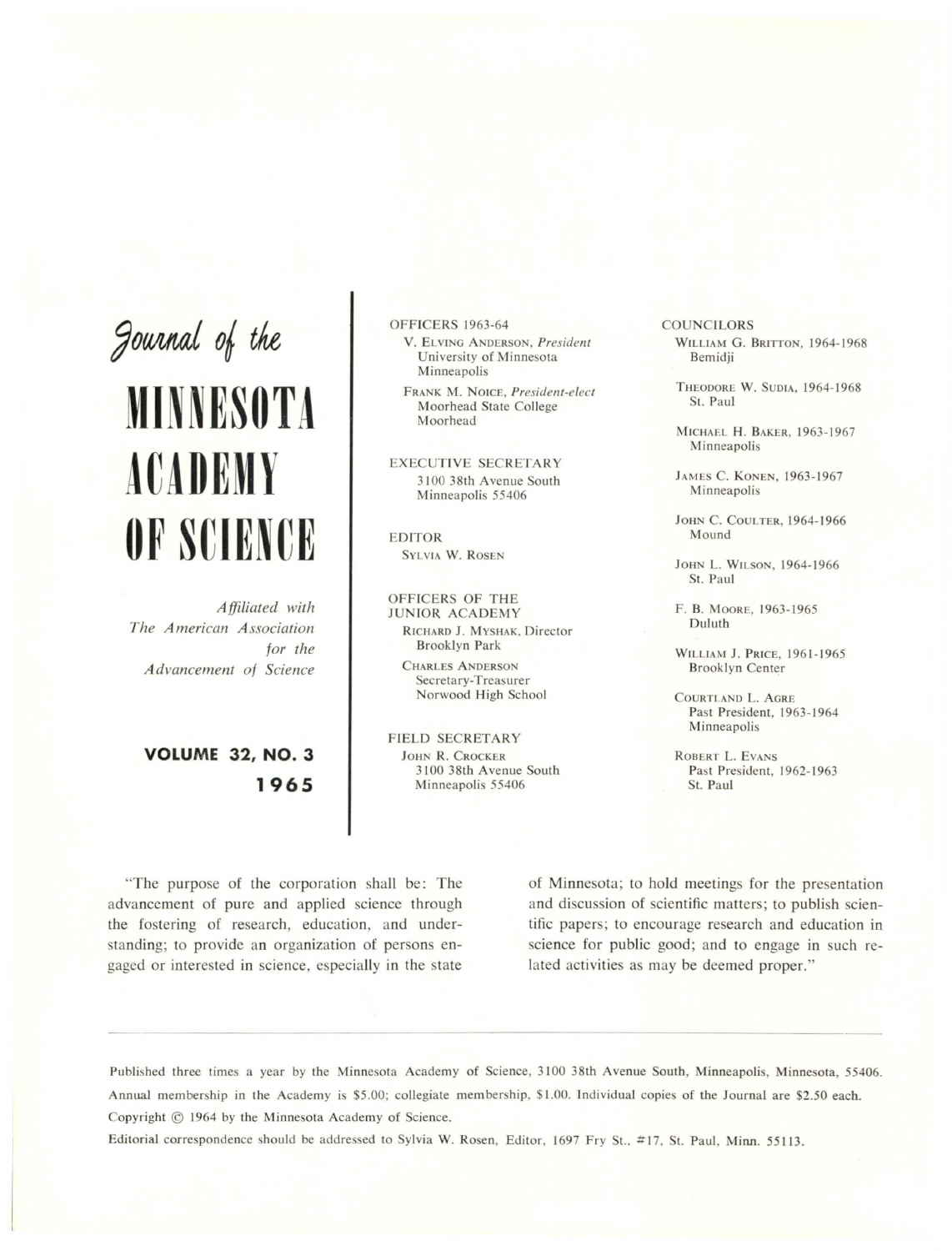### Table of Contents

**Paleontology** 

| (Delivered at the Thirty-third Annual Meeting of<br>the Minnesota Academy of Science, May, 1965)<br>WILLIAM B. REYNOLDS | An Occurrence of the Sawfish, Onchopristis<br>dunklei in the Upper Cretaceous of Minnesota 183<br><b>GERARD RAMON CASE</b> |
|-------------------------------------------------------------------------------------------------------------------------|----------------------------------------------------------------------------------------------------------------------------|
|                                                                                                                         | <b>Plant Pathology</b>                                                                                                     |
| Anthropology<br>An Aspect of Linguistic Change in Ojibwa 157<br>PRISCILLA COPELAND REINING                              | The Effect of Light on the Growth of<br>MARY ABRAHAMSEN AND T. W. SUDIA                                                    |
| The German Paradox $\ldots \ldots \ldots \ldots \ldots \ldots \ldots$ 160                                               | <b>Political Science</b>                                                                                                   |
| ROBERT F. SPENCER<br><b>Genetics</b>                                                                                    | The Status of Political Theory in the Study<br><b>JOOINN LEE</b>                                                           |
| RHODA LINDSAY                                                                                                           | Error in the Minnesota Gubernatorial Election<br>CHARLES H. BACKSTROM                                                      |
| Geography<br>F. LUKERMANN                                                                                               | Administrative Agencies as Formulators of<br>Legislative Policy in Minnesota  216<br>JAMES A. SEITZ                        |
| Geology                                                                                                                 | Psychology                                                                                                                 |
| Precambrian Geology in Humboldt Township,<br>PETER D. ROWLEY                                                            | Weather, Crime, and Mental Illness  223<br>R. JOSEPH LUCERO, JOHN P. BRANTNER,<br>BYRON W. BROWN, GORDON W. OLSON          |
|                                                                                                                         |                                                                                                                            |
|                                                                                                                         |                                                                                                                            |
| Front Cover: An average preparation of the chromosomes of a girl with Down's syndrome. There are 47 chromo-             |                                                                                                                            |

somes. (FROM Sheldon, C. Reed, *Parenthood and Heredity,* Science Editions. New York, John Wiley & Sons, Inc., 1964.)

**Address** 

 $\mathbf{r}$